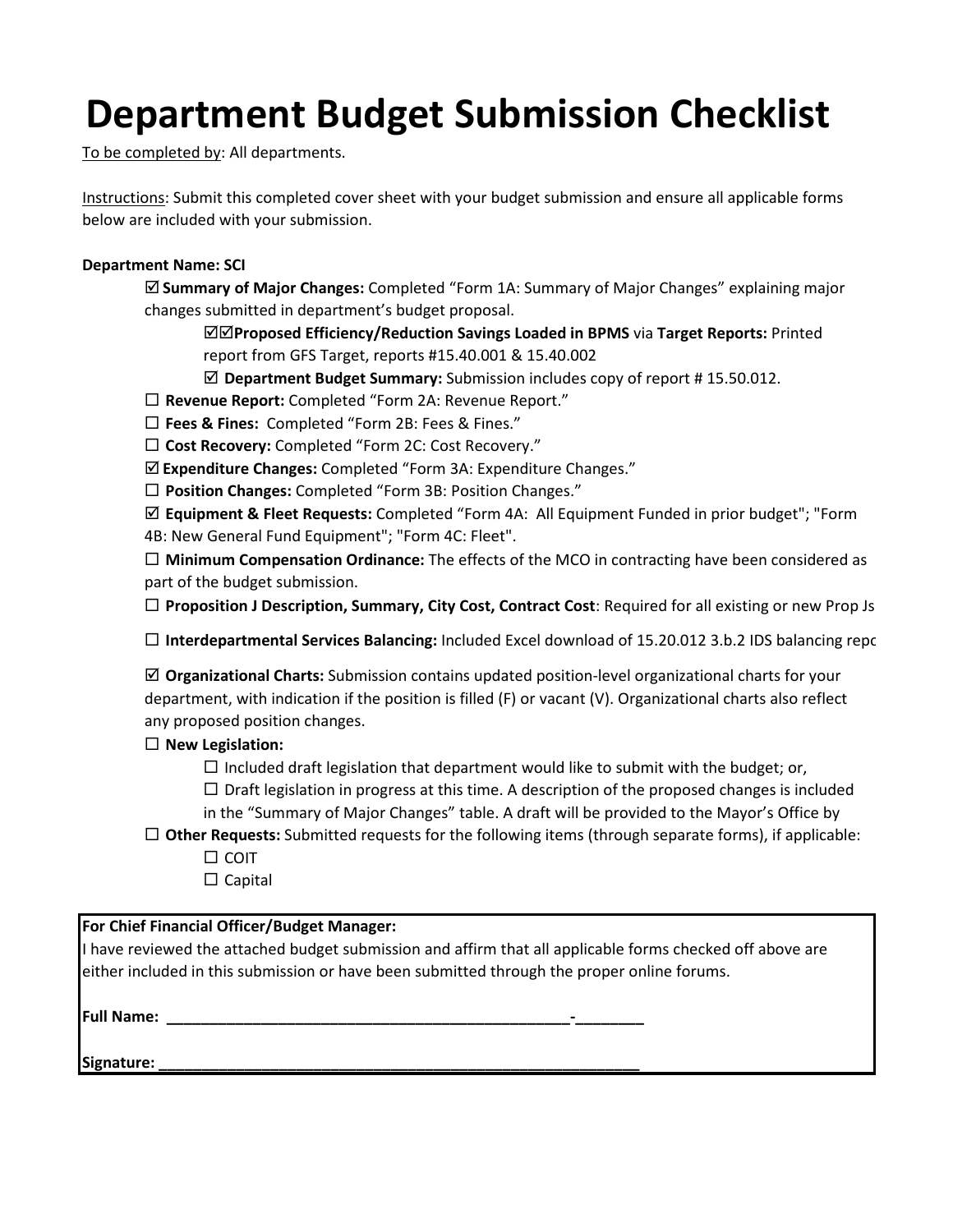## **BUDGET FORM 1A: Summary of Major Changes FY 2020-21 and FY 2021-22**

|                                                            | <b>DEPT NAME HERE</b>                                                                          |
|------------------------------------------------------------|------------------------------------------------------------------------------------------------|
| <b>Major Changes</b>                                       | <b>Department Response</b>                                                                     |
|                                                            | Beyond the proposed efficiency/reduction savings that are submitted as part of SCI budget, the |
| 1. SUMMARY. What major changes is the                      | only change to our budget proposal is adjustment to the holiday/premium/overtime pay for our   |
| department proposing? Clearly describe                     | city-funded building engineers.                                                                |
| each change, including the fiscal impact of                |                                                                                                |
| the proposal, and how the department                       | These adjustments are in proportion to the increases in regular salaries. The Academy of       |
| proposes to fund each significant change                   | Sciences opens everyday of the year, and our building engineers work around the clock. Holding |
| (i.e. reprioritization of existing funds,                  | holiday/premium/overtime pay flat, year over year, equates to a reduction in                   |
| grants, or other new revenues). Include                    | holiday/premium/overtime hours, which is not a realistic budget assumption.                    |
| detail related to position changes in                      |                                                                                                |
| Position section below.                                    |                                                                                                |
|                                                            | No change in operating expenses with the exception of the following:                           |
| 2. EXPENDITURES. What expenditure                          |                                                                                                |
| changes did the department submit from                     | 1) incorporated the proposed efficiency targets under Prof & Specialized Svcs                  |
| the base budget? Please differentiate                      | 2) Additions to holiday, premium and overtime amounts as described above, and the resulting    |
| between General Fund and non-General                       | small increases in fringe benefits.                                                            |
| Fund.                                                      |                                                                                                |
|                                                            |                                                                                                |
| (This should match an Audit Trail, as shown                |                                                                                                |
| in form 3A Expenditure Changes).                           |                                                                                                |
| 3. REVENUE. What revenue changes did                       |                                                                                                |
| the department submit from the base                        |                                                                                                |
| budget? Please differentiate between                       |                                                                                                |
| General Fund and non-General Fund.                         |                                                                                                |
|                                                            |                                                                                                |
| (This should match an Audit Trail, as shown                |                                                                                                |
| in form 2A Revenue Report).                                |                                                                                                |
| 4. TARGET. How did the department meet                     | By reducing amounts under professional and specialized services, which impacts support to the  |
| its target? What are the programmatic,                     | Steinhart Aquarium.                                                                            |
| operational, or staffing impacts of this                   |                                                                                                |
| proposed reduction?                                        |                                                                                                |
| 5. POSITIONS. Did the department include                   | No change in headcount.                                                                        |
| changes to positions or special classes?                   |                                                                                                |
| What is the overall General Fund impact?                   |                                                                                                |
| Highlight any changes related to major                     |                                                                                                |
| changes/initiatives as noted in the                        |                                                                                                |
| Summary section.                                           |                                                                                                |
|                                                            |                                                                                                |
| (Reminder: No increases to General Fund                    |                                                                                                |
| supported FTE should be loaded in the                      |                                                                                                |
| system. Include reference numbers for all                  |                                                                                                |
| position changes).<br>6. INTERDEPARTMENTAL SERVICES (IDS). |                                                                                                |
|                                                            | No change.                                                                                     |
| Is the department proposing any                            |                                                                                                |
| discretionary changes to IDS work orders                   |                                                                                                |
| (excluding those that are centrally loaded                 |                                                                                                |
| by the Mayor's Office)? If so, describe the                |                                                                                                |
| changes, including the change amount, the                  |                                                                                                |
| corresponding requesting/performing                        |                                                                                                |
| department, and whether those                              |                                                                                                |
| departments are in agreement with the                      |                                                                                                |
| change.                                                    |                                                                                                |
|                                                            |                                                                                                |
| (Reminder: A new IDS balancing report                      |                                                                                                |
| (15.20.012 3.b.2) is available in CFO                      |                                                                                                |
| Dashboards > Enterprise Planning in BI).                   |                                                                                                |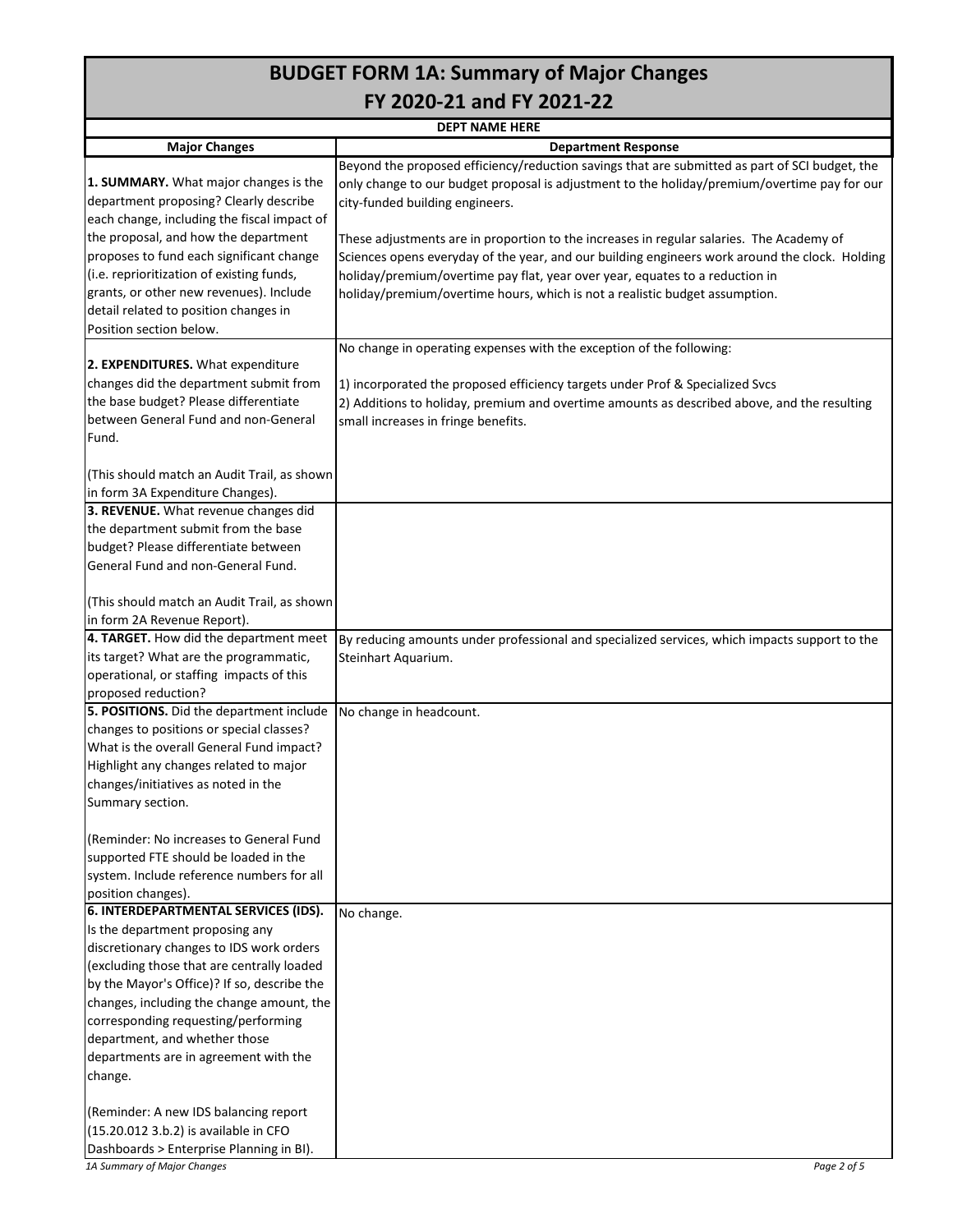|                                                                                                                                                                                                   | <b>BUDGET FORM 1A: Summary of Major Changes</b> |
|---------------------------------------------------------------------------------------------------------------------------------------------------------------------------------------------------|-------------------------------------------------|
|                                                                                                                                                                                                   | FY 2020-21 and FY 2021-22                       |
|                                                                                                                                                                                                   | <b>DEPT NAME HERE</b>                           |
| 7. LEGISLATION. Is the department seeking<br>to submit any legislation with the budget?<br>Does the department's budget assume any<br>revenues/expenditures that require a<br>legislative change? | No.                                             |
| If so, please submit drafts of legislation<br>along with the budget submission. Or<br>provide a summary of desired legislation<br>and an expected date of submission, if still<br>in progress.    |                                                 |
| 8. PROP J: Identify existing Prop J Analyses<br>that will continue, and if the department's<br>budget proposes any NEW contracting out<br>of work previously done by City workers.                | Not applicable.                                 |
| 9. TRANSFER OF FUNCTION: Is the<br>department requesting any Transfer of<br>Functions of positions between<br>departments? If so, please explain.                                                 | No.                                             |
| 10. INTERIM EXCEPTIONS: Is the<br>department requesting any interim<br>exceptions (new positions that are 1.0 FTE<br>rather than 0.77)? If so, for what reason<br>are is the request being made?  | No.                                             |
| 11. FELLOWSHIP PROGRAMS: Did the<br>department apply to any citywide<br>fellowship programs, including San<br>Francisco Fellows, the Fish Fellowship, or<br>the 1249 HR Analyst Trainee Program?  | No.                                             |
| Reminder for AIR, PRT, PUC and SFMTA,<br>please also address FY 21/22, including the<br>1249 HR Analyst Trainee program.                                                                          |                                                 |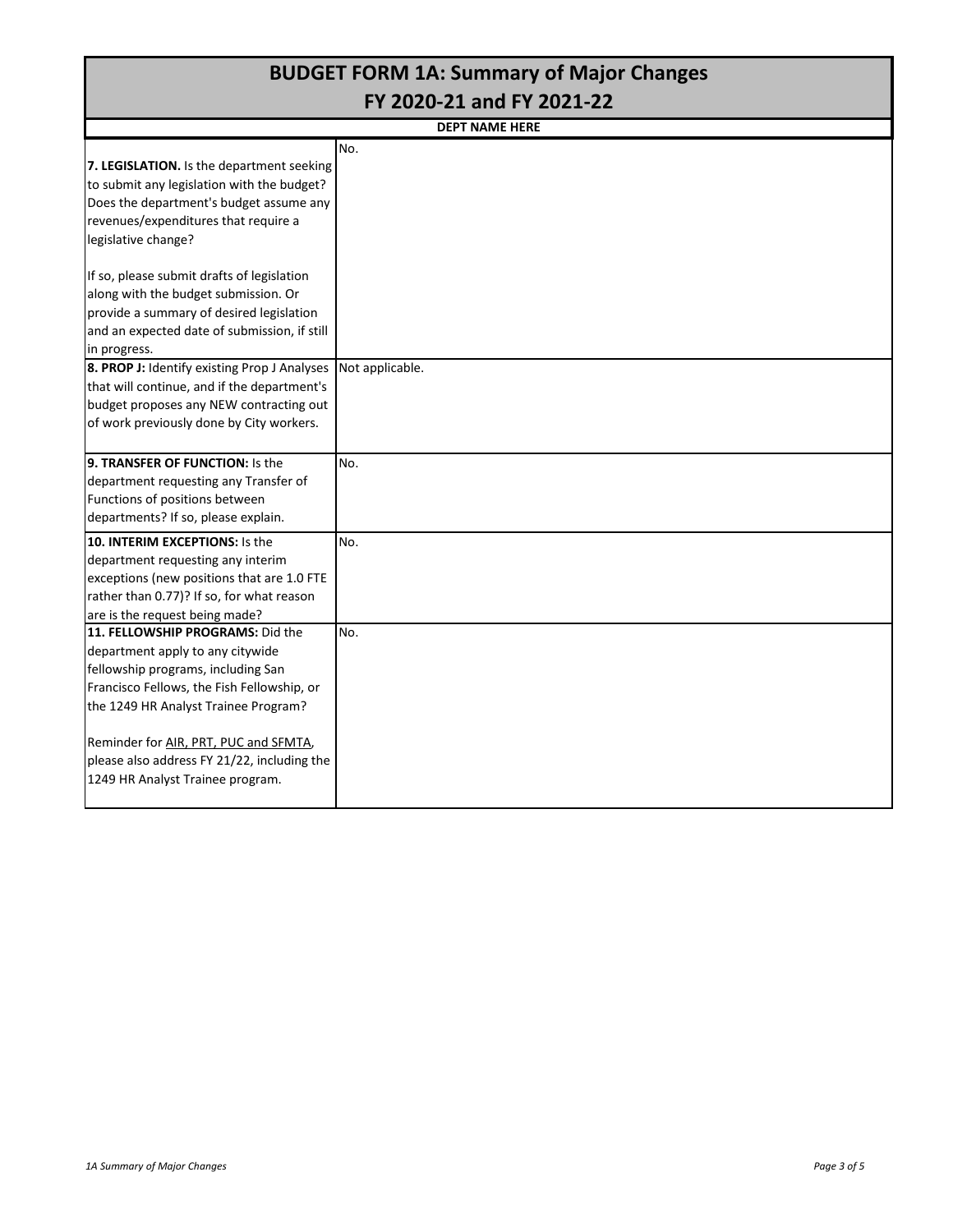| <b>Select a Report</b>                               | <b>Budget Year</b> | Snapshot | Department |                           |            |           |     |      |
|------------------------------------------------------|--------------------|----------|------------|---------------------------|------------|-----------|-----|------|
| 15.40.001 GFS Target & Non GFS Balance - Dept Detail | 2021               | Current  | SC         |                           |            |           |     |      |
| CY                                                   | 2020               | Phase CY | 2019-2020  | <b>Phase BY 2020-2021</b> | Phase BY+1 | 2021-2022 | BY+ | 2022 |

**15.40.001 GFS Target & Non GFS Balance** Time run: 2/20/2020 10:05:10 AM

## **Department: SCI Academy Of Sciences (General Fund Supported)**

|                    |                           | BY General Fund Supported |                    |                 | BY+1 General Fund Supported |                    |              |
|--------------------|---------------------------|---------------------------|--------------------|-----------------|-----------------------------|--------------------|--------------|
| Account Lvl 2 Code | Category                  | BY Base                   | BY DEPT +          | BY MYR          | BY+1 Base                   | $BY+1$ DFPT +      | BY+1 MYR     |
|                    |                           |                           | <b>MYR Changes</b> | Proposed<br>Amt |                             | <b>MYR Changes</b> | Proposed Amt |
| <b>EXPENDITURE</b> | Capital Outlay            | 368,000                   | 150,000            | 518,000         |                             | 150,000            | 150,000      |
|                    | Facilities Maintenance    | 303,398                   |                    | 303,398         |                             |                    |              |
|                    | Mandatory Fringe Benefits | 640,424                   | 780                | 641.204         | 652.344                     | 780                | 653,124      |
|                    | Non-Personnel Services    | 1,699,468                 | (194, 299)         | 1,505,169       | 1,699,468                   | (388, 598)         | 1,310,870    |
|                    | Salaries                  | 1,489,926                 | 9,843              | 1,499,769       | 1.552.112                   | 9.843              | 1,561,955    |
|                    | Services Of Other Depts   | 1,758,146                 |                    | 1,758,146       | 1.758.146                   |                    | 1,758,146    |
|                    |                           | 6,259,362                 | (33, 676)          | 6,225,686       | 5,662,070                   | (227, 975)         | 5,434,095    |
|                    |                           |                           |                    |                 |                             |                    |              |

|     | Category             | BY Base Amt | BY DEPT +   | BY MYR                    | BY+1 Base | BY+1 DEPT +        | BY+1 MYR     |
|-----|----------------------|-------------|-------------|---------------------------|-----------|--------------------|--------------|
|     |                      |             | MYR Changes | Proposed<br><b>Amt</b>    |           | <b>MYR Changes</b> | Proposed Amt |
| GFS | General Fund Support | 6,259,362   |             | $(33,676)$ 6,225,686<br>. | 5,662,070 | (227, 975)         | 5,434,095    |

### **General Fund Support - BY Target vs Mayor Proposed General Fund Support - BY+ 1 Target vs Mayor Proposed**

| Department              | <b>Baseline Target</b> | BY MYR       | Amt Over       | BY+1 Department         | BY+1 Baseline Target BY+1 MYR |              | BY+1 Amt            |
|-------------------------|------------------------|--------------|----------------|-------------------------|-------------------------------|--------------|---------------------|
| <b>Reduction Target</b> |                        | Proposed GFS | (Under) Target | <b>Reduction Target</b> |                               | Proposed GFS | Over (Under) Target |
| (194, 299)              |                        | 6,225,686    | 160,623        | (388, 598)              | 5,273,472                     | 5,434,095    |                     |

|            | <b>Baseline Target</b> | <b>BY MYR</b>       | Amt Over       | BY+1 Department  | BY+1 Baseline Target BY+1 MYR |                     | BY+1 Amt            |         |
|------------|------------------------|---------------------|----------------|------------------|-------------------------------|---------------------|---------------------|---------|
|            |                        | Proposed GFS        | (Under) Target | Reduction Target |                               | <b>Proposed GFS</b> | Over (Under) Target |         |
| (194, 299) |                        | 6,065,063 6,225,686 | 160,623        | (388, 598)       | 5,273,472                     | 5,434,095           |                     | 160,623 |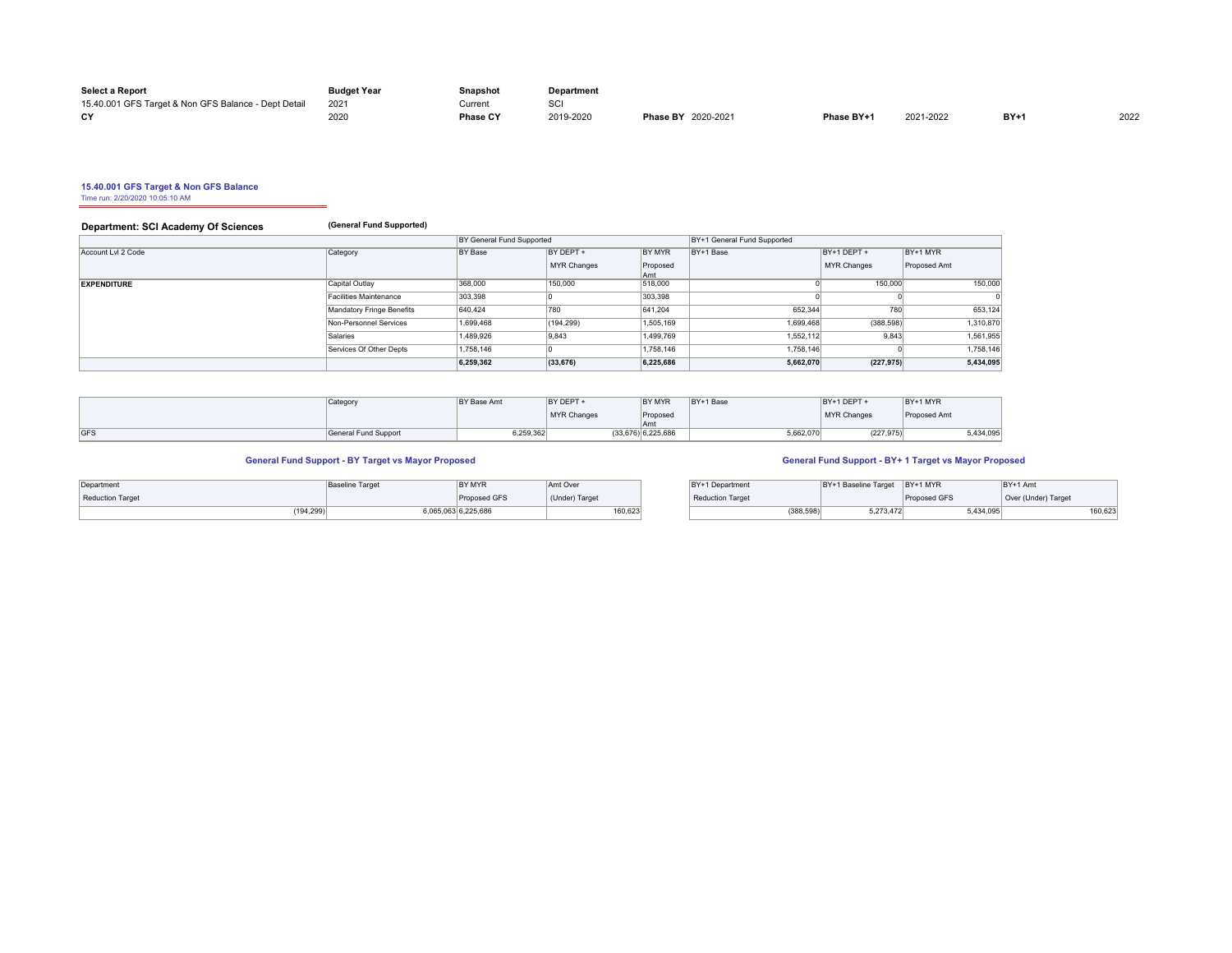| <b>Authorized Positions</b>          | 2019-2020<br><b>Original</b><br><b>Budget</b> | 2020-2021<br><b>Proposed</b><br><b>Budget</b> | <b>Change From</b><br>2019-2020 | 2021-2022<br><b>Proposed</b><br><b>Budget</b> | <b>Change From</b><br>2020-2021 |
|--------------------------------------|-----------------------------------------------|-----------------------------------------------|---------------------------------|-----------------------------------------------|---------------------------------|
| <b>Total Authorized</b>              | 12.00                                         | 12.01                                         | 0.01                            | 12.01                                         |                                 |
| Non-Operating Positions (cap/other)  |                                               |                                               |                                 |                                               |                                 |
| <b>Net Operating Positions</b>       | 12.00                                         | 12.01                                         | 0.01                            | 12.01                                         | 0.00                            |
| <b>General Fund Support</b>          | 6,576,684                                     | 6,225,686                                     | (350, 998)                      | 5,434,095                                     | (791, 591)                      |
| Sources Total                        | 6,576,684                                     | 6,225,686                                     | (350, 998)                      | 5,434,095                                     | (791, 591)                      |
| <b>Uses - Operating Expenditures</b> |                                               |                                               |                                 |                                               |                                 |
| <b>Salaries</b>                      | 1,424,782                                     | 1,499,769                                     | 74,987                          | 1,561,955                                     | 62,186                          |
| <b>Mandatory Fringe Benefits</b>     | 586,256                                       | 641,204                                       | 54,948                          | 653,124                                       | 11,920                          |
| Non-Personnel Services               | 1,699,468                                     | 1,505,169                                     | (194, 299)                      | 1,310,870                                     | (194, 299)                      |
| Capital Outlay                       | 925.000                                       | 518,000                                       | (407,000)                       | 150,000                                       | (368,000)                       |
| <b>Facilities Maintenance</b>        | 288.950                                       | 303.398                                       | 14.448                          |                                               | (303, 398)                      |
| Services Of Other Depts              | 1,652,228                                     | 1,758,146                                     | 105,918                         | 1,758,146                                     |                                 |
| <b>Uses Total</b>                    | 6,576,684                                     | 6,225,686                                     | (350, 998)                      | 5,434,095                                     | (791, 591)                      |
| Uses - Division Description          |                                               |                                               |                                 |                                               |                                 |
| <b>SCI Academy Of Sciences</b>       | 6,576,684                                     | 6,225,686                                     | (350,998)                       | 5,434,095                                     | (791, 591)                      |
| <b>Uses by Division Total</b>        | 6,576,684                                     | 6,225,686                                     | (350, 998)                      | 5,434,095                                     | (791, 591)                      |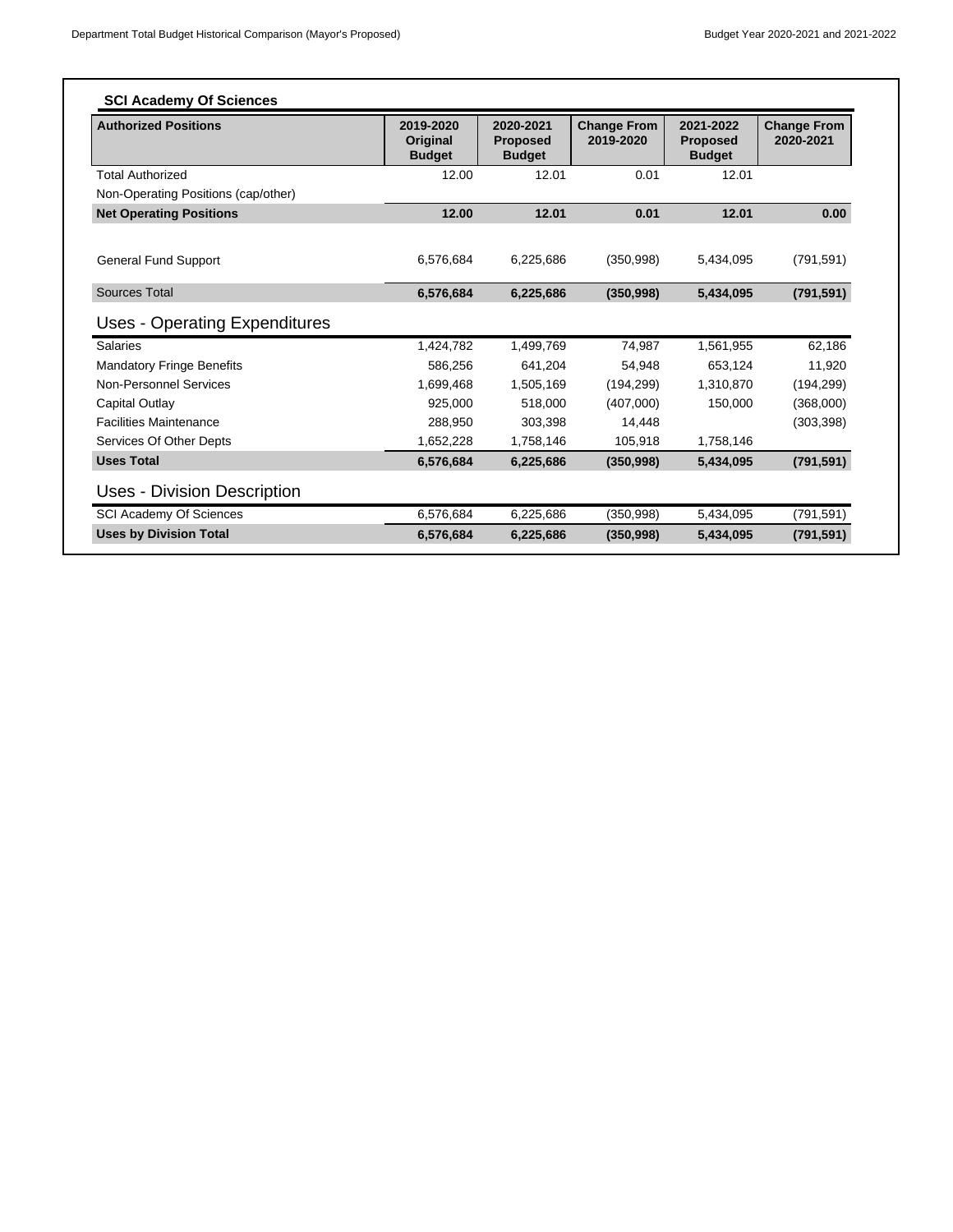**BUDGET FORM 3A: Expenditure Changes**<br>DEPARTMENT: \_\_\_\_\_\_<br>Please identify proposed expenditure changes from the FY 2020-21 and FY 2021-22 Base Budget at the account level.

**Now the information, the the SL-SU and Septent Comparison (Audit I rain) report from the cudget system.**<br>
See the following criticia before training the report:<br>
Clearly and the comparison of the Shaphot: Clearly distribu

|                 |      |                                                               |                             | the contract of the contract of the contract of the contract of the contract of the contract of the contract of |                            |         |                            |         |                        |                                 |                           |                    |                           |              |                        |               |                    |            |                              |                   |                     |                           |                   |                         |                       | <b>Total BY Expenditure Variance:</b> | 183,676,00   |                                       | Total BY+1 Expenditure Variance: | 377.975.0         |                 |                                                      |
|-----------------|------|---------------------------------------------------------------|-----------------------------|-----------------------------------------------------------------------------------------------------------------|----------------------------|---------|----------------------------|---------|------------------------|---------------------------------|---------------------------|--------------------|---------------------------|--------------|------------------------|---------------|--------------------|------------|------------------------------|-------------------|---------------------|---------------------------|-------------------|-------------------------|-----------------------|---------------------------------------|--------------|---------------------------------------|----------------------------------|-------------------|-----------------|------------------------------------------------------|
|                 |      | Budget System Report 15.30.005 filtered on Gross Expenditures |                             |                                                                                                                 |                            |         |                            |         |                        |                                 |                           |                    |                           |              |                        |               |                    |            |                              |                   |                     |                           |                   |                         |                       |                                       |              |                                       |                                  |                   | <b>CORALLIA</b> | <b>FILL IN</b>                                       |
| <b>GFS Type</b> | Dept | <b>Dept Division</b>                                          | <b>Division Description</b> | <b>Dept Section</b>                                                                                             | <b>Section Description</b> | Dept ID | <b>Dept ID Description</b> | Fund ID | <b>Fund Title</b>      | Project ID                      | <b>Project Title</b>      | <b>Activity ID</b> | <b>Activity Title</b>     | Authority ID | <b>Authority Title</b> | Account Lvl 5 | Account Lvl 5 Name | Account ID | <b>Account Title</b>         | <b>TRIO Title</b> | <b>AAO Category</b> | AAO Title                 | Change Type Title | <b>Change Type Code</b> | <b>Start Dept Amt</b> | <b>End Dept Amt</b>                   | Var Dept Amt | Start BY+1 Dept Amt End BY+1 Dept Amt |                                  | Var BY+1 Dept Amt |                 | Change submittted? Explanation of Change             |
|                 |      |                                                               |                             |                                                                                                                 |                            |         |                            |         |                        |                                 |                           |                    |                           |              |                        |               |                    |            |                              |                   |                     |                           |                   |                         |                       |                                       |              |                                       |                                  |                   |                 |                                                      |
|                 |      |                                                               |                             |                                                                                                                 |                            |         | SCI Academy Of Sciences    |         |                        | GF Annual Account Ctrl 10026790 | SC Public Art and Culture |                    | SC Public Art and Culture |              |                        |               |                    |            | Holiday Pay - Misc           |                   |                     | Gross Expenditures        |                   |                         |                       |                                       |              |                                       |                                  |                   |                 | Adjusted as a result of anticipated salary increases |
|                 |      |                                                               |                             |                                                                                                                 |                            |         | SCI Academy Of Sciences    |         | GF Annual Account Ctrl | 10026790                        | SC Public Art and Culture |                    | SC Public Art and Culture |              | Operating              |               |                    |            | Premium Pay - Mixd           | Umpecified        |                     | Gross Expenditures        |                   |                         |                       |                                       |              |                                       |                                  |                   |                 | Adjusted as a result of anticipated salary increases |
|                 |      |                                                               |                             |                                                                                                                 |                            |         | SCI Academy Of Sciences    |         |                        | GF Annual Account Ctrl 10026790 | SC Public Art and Culture |                    | SC Public Art and Culture |              |                        |               |                    |            | Overtime - Scheduled Misc    | narifiad          |                     | Gross Expenditures        |                   |                         |                       |                                       |              |                                       |                                  |                   |                 | Adjusted as a result of anticipated salary increases |
|                 |      |                                                               |                             |                                                                                                                 |                            |         | SCI Academy Of Sciences    |         |                        | GF Annual Account Ctrl 10026790 | SC Public Art and Culture |                    | SC Public Art and Culture |              | Onaratin               |               |                    |            | of & Specialized Sycs-Bdet   | mpecified         |                     | Gross Expenditures        |                   |                         |                       |                                       |              |                                       |                                  |                   |                 | Efficiency/reductions savings                        |
|                 |      |                                                               |                             |                                                                                                                 |                            |         | SCI Academy Of Sciences    |         | F Annual Account Ctrl  | 10020200                        | SC Public Art and Culture |                    | SC Public Art and Culture |              |                        |               |                    |            | cial Security (Oasdi & HI)   |                   |                     | ss Darenditures           |                   |                         |                       |                                       |              |                                       |                                  |                   |                 | Adjusted as a result of anticipated salary increases |
|                 |      |                                                               |                             |                                                                                                                 |                            |         | SCI Academy Of Sciences    |         |                        | GF Annual Account Ctrl 10026790 | SC Public Art and Culture |                    | SC Public Art and Culture |              |                        |               |                    |            | Social Sec-Medicare(H) Only) | beltonomi         |                     | Gross Expenditures        |                   |                         |                       |                                       |              |                                       |                                  |                   |                 | Adjusted as a result of anticipated salary increases |
|                 |      |                                                               |                             |                                                                                                                 |                            |         | SCI Academy Of Sciences    |         |                        | GF Annual Account Ctrl 10026790 | SC Public Art and Culture |                    | SC Public Art and Culture |              |                        |               |                    |            | sansalovment Insurance       | helbour           |                     | <b>Gross Expenditures</b> |                   |                         |                       |                                       |              |                                       |                                  |                   |                 | Adjusted as a result of anticipated salary increases |
|                 |      |                                                               |                             |                                                                                                                 |                            |         |                            |         |                        |                                 |                           |                    |                           |              |                        |               |                    |            |                              |                   |                     |                           |                   |                         |                       |                                       |              |                                       |                                  |                   |                 |                                                      |
|                 |      |                                                               |                             |                                                                                                                 |                            |         |                            |         |                        |                                 |                           |                    |                           |              |                        |               |                    |            |                              |                   |                     |                           |                   |                         |                       |                                       |              |                                       |                                  |                   |                 |                                                      |
|                 |      |                                                               |                             |                                                                                                                 |                            |         |                            |         |                        |                                 |                           |                    |                           |              |                        |               |                    |            |                              |                   |                     |                           |                   |                         |                       |                                       |              |                                       |                                  |                   |                 |                                                      |
|                 |      |                                                               |                             |                                                                                                                 |                            |         |                            |         |                        |                                 |                           |                    |                           |              |                        |               |                    |            |                              |                   |                     |                           |                   |                         |                       |                                       |              |                                       |                                  |                   |                 |                                                      |
|                 |      |                                                               |                             |                                                                                                                 |                            |         |                            |         |                        |                                 |                           |                    |                           |              |                        |               |                    |            |                              |                   |                     |                           |                   |                         |                       |                                       |              |                                       |                                  |                   |                 |                                                      |
|                 |      |                                                               |                             |                                                                                                                 |                            |         |                            |         |                        |                                 |                           |                    |                           |              |                        |               |                    |            |                              |                   |                     |                           |                   |                         |                       |                                       |              |                                       |                                  |                   |                 |                                                      |
|                 |      |                                                               |                             |                                                                                                                 |                            |         |                            |         |                        |                                 |                           |                    |                           |              |                        |               |                    |            |                              |                   |                     |                           |                   |                         |                       |                                       |              |                                       |                                  |                   |                 |                                                      |
|                 |      |                                                               |                             |                                                                                                                 |                            |         |                            |         |                        |                                 |                           |                    |                           |              |                        |               |                    |            |                              |                   |                     |                           |                   |                         |                       |                                       |              |                                       |                                  |                   |                 |                                                      |
|                 |      |                                                               |                             |                                                                                                                 |                            |         |                            |         |                        |                                 |                           |                    |                           |              |                        |               |                    |            |                              |                   |                     |                           |                   |                         |                       |                                       |              |                                       |                                  |                   |                 |                                                      |
|                 |      |                                                               |                             |                                                                                                                 |                            |         |                            |         |                        |                                 |                           |                    |                           |              |                        |               |                    |            |                              |                   |                     |                           |                   |                         |                       |                                       |              |                                       |                                  |                   |                 |                                                      |
|                 |      |                                                               |                             |                                                                                                                 |                            |         |                            |         |                        |                                 |                           |                    |                           |              |                        |               |                    |            |                              |                   |                     |                           |                   |                         |                       |                                       |              |                                       |                                  |                   |                 |                                                      |
|                 |      |                                                               |                             |                                                                                                                 |                            |         |                            |         |                        |                                 |                           |                    |                           |              |                        |               |                    |            |                              |                   |                     |                           |                   |                         |                       |                                       |              |                                       |                                  |                   |                 |                                                      |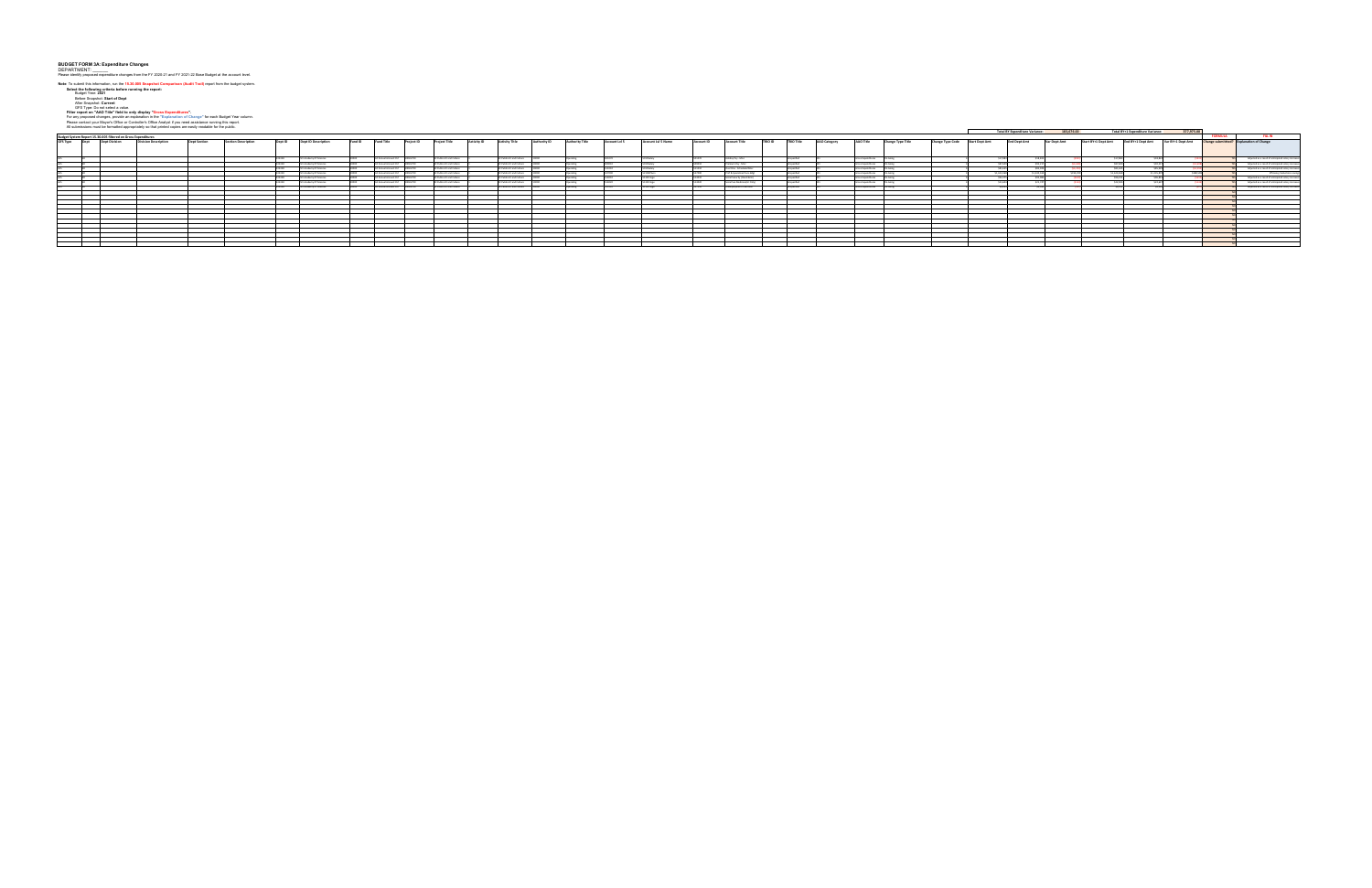### **BUDGET FORM 4A: Equipment Requests (Non-Vehicles)** DEPARTMENT:

**All departments must fill out Budget Table 4A** to validate equipment funded in last year's budget.

Departments requesting *new G*eneral Fund for equipment purchases must fill out **Table 4B.**<br>All departments requesting to make vehicle purchases - whether General or Non-General Fund-supported - should fill out **Form 4C.** 

## **BUDGET FORM 4A: All equipment funded, including vehicles, during last year's budget process**

Please list equipment already reviewed and approved by the Mayor's Budget Office, the Budget and Legislative Analyst, and the Board of Supervisors All listed FY 2020-21 equipment should have an equipment number.

Copy and paste from an equipment report (15.10.003) the fund, department, project ID, equipment number, title, units, and amount for FY 2020-21. For replacement vehicles, please list additional information on the vehicle being replaced.

Departments that are making General Fund equipment requests should complete this form. Do not load General Fund equipment requests in the budget system - they will be loaded centrally in Mayor phase.<br>Equipment numbers will be finalized after the Mayor's Budget Office determines citywide equipment allocations

|        |                 |      |                   |                                       |                                              |         |                                                                                                                                      |                   |                    |                   |                    |                                                                                                                                                      |                                                                | If replacement vehicle, information on vehicle being replaced                                                                                   |                                   |                                                                             |
|--------|-----------------|------|-------------------|---------------------------------------|----------------------------------------------|---------|--------------------------------------------------------------------------------------------------------------------------------------|-------------------|--------------------|-------------------|--------------------|------------------------------------------------------------------------------------------------------------------------------------------------------|----------------------------------------------------------------|-------------------------------------------------------------------------------------------------------------------------------------------------|-----------------------------------|-----------------------------------------------------------------------------|
| Source | <b>GFS Type</b> | Dept | <b>Project ID</b> |                                       | Project Title Equipment Number New / Replace |         | <b>Equipment Title</b>                                                                                                               | <b>Base Units</b> | <b>Base Amount</b> | <b>Dept Units</b> | <b>Dept Amount</b> | <b>Justification of Need</b>                                                                                                                         | <b>VEHICLE TO BE</b><br>(number decaled on<br>vehicle's doors) | <b>VEHICLE TO BE</b><br><b>VEHICLE TO BE</b><br>REPLACED - Asset # REPLACED - License   REPLACED - Model   REPLACED - Make '<br>Plate #<br>Year | <b>VEHICLE TO BE</b><br>and Model | <b>VEHICLE TO BE</b><br><b>REPLACED - Current</b><br><b>Mileage / Hours</b> |
|        | GFS             |      |                   | 10026790 SC Public Art and<br>Culture |                                              | Replace | Replacement of<br>coral reef jet mixing<br>pumps, rainforest<br>sand filter pumps,<br>and the coral reef<br>fractionator<br>booster. |                   | 150,000            |                   |                    | 150,000 To replace aging or failing components of water treatment equipment that is crucial to the life support<br>systems of the Steinhart Aquarium |                                                                |                                                                                                                                                 |                                   |                                                                             |
|        |                 |      |                   |                                       |                                              |         |                                                                                                                                      |                   |                    |                   |                    |                                                                                                                                                      |                                                                |                                                                                                                                                 |                                   |                                                                             |
|        |                 |      |                   |                                       |                                              |         |                                                                                                                                      |                   |                    |                   |                    |                                                                                                                                                      |                                                                |                                                                                                                                                 |                                   |                                                                             |
|        |                 |      |                   |                                       |                                              |         |                                                                                                                                      |                   |                    |                   |                    |                                                                                                                                                      |                                                                |                                                                                                                                                 |                                   |                                                                             |
|        |                 |      |                   |                                       |                                              |         |                                                                                                                                      |                   |                    |                   |                    |                                                                                                                                                      |                                                                |                                                                                                                                                 |                                   |                                                                             |
|        |                 |      |                   |                                       |                                              |         |                                                                                                                                      |                   |                    |                   |                    |                                                                                                                                                      |                                                                |                                                                                                                                                 |                                   |                                                                             |
|        |                 |      |                   |                                       |                                              |         |                                                                                                                                      |                   |                    |                   |                    |                                                                                                                                                      |                                                                |                                                                                                                                                 |                                   |                                                                             |
|        |                 |      |                   |                                       |                                              |         |                                                                                                                                      |                   |                    |                   |                    |                                                                                                                                                      |                                                                |                                                                                                                                                 |                                   |                                                                             |
|        |                 |      |                   |                                       |                                              |         |                                                                                                                                      |                   |                    |                   |                    |                                                                                                                                                      |                                                                |                                                                                                                                                 |                                   |                                                                             |
|        |                 |      |                   |                                       |                                              |         |                                                                                                                                      |                   |                    |                   |                    |                                                                                                                                                      |                                                                |                                                                                                                                                 |                                   |                                                                             |
|        |                 |      |                   |                                       |                                              |         |                                                                                                                                      |                   |                    |                   |                    |                                                                                                                                                      |                                                                |                                                                                                                                                 |                                   |                                                                             |

**Equipment Numbers**: First two characters are two-letter code for department, next two are second half of fiscal year (i.e. 21), last to are sequencing numbers (i.e. 01, 02)

## **BUDGET FORM 4B: NEW General Fund Equipment Requests - No Vehicles**

| <b>Fiscal Year</b> | Priority | Equipment<br>Description | <b>Justification of Need</b> | Project ID | <b>Project Title</b>               | <b>Equipment Number</b> | New / Replace | <b>Number of Units</b> | <b>Cost Per Unit</b>           | Total Cost w/ Tax<br>(formula)                 |
|--------------------|----------|--------------------------|------------------------------|------------|------------------------------------|-------------------------|---------------|------------------------|--------------------------------|------------------------------------------------|
|                    |          | Specialty lighting       | Specialty lights are         |            | 10026790 SC Public Art and Culture |                         | Replace       |                        |                                |                                                |
|                    |          | fixture                  | used throughout the          |            |                                    |                         |               |                        |                                |                                                |
|                    |          |                          | building in live plant       |            |                                    |                         |               |                        |                                |                                                |
|                    |          |                          | and animal exhibits,         |            |                                    |                         |               |                        |                                |                                                |
|                    |          |                          | quarantine and               |            |                                    |                         |               |                        |                                |                                                |
|                    |          |                          | holding spaces,              |            |                                    |                         |               |                        |                                |                                                |
|                    |          |                          | providing the                |            |                                    |                         |               |                        |                                |                                                |
|                    |          |                          | spectrum and                 |            |                                    |                         |               |                        |                                |                                                |
|                    |          |                          | intensity needed to          |            |                                    |                         |               |                        |                                |                                                |
|                    |          |                          | sustain life and             |            |                                    |                         |               |                        |                                |                                                |
|                    |          |                          | health. This                 |            |                                    |                         |               |                        |                                |                                                |
|                    |          |                          | \$150,000 would be           |            |                                    |                         |               |                        |                                |                                                |
|                    |          |                          | used to replace              |            |                                    |                         |               |                        |                                |                                                |
|                    |          |                          | obsolete,                    |            |                                    |                         |               |                        |                                |                                                |
|                    |          |                          | discontinued end-of-         |            |                                    |                         |               |                        |                                |                                                |
|                    |          |                          | life, and energy-            |            |                                    |                         |               |                        |                                |                                                |
|                    |          |                          | intensive specialty          |            |                                    |                         |               |                        |                                |                                                |
|                    |          |                          | aquarium lighting            |            |                                    |                         |               |                        |                                |                                                |
|                    |          |                          | with new high-               |            |                                    |                         |               |                        |                                |                                                |
|                    |          |                          | efficiency lights            |            |                                    |                         |               |                        |                                |                                                |
| BY                 | High     |                          |                              |            |                                    |                         |               |                        | 9 <sup>5</sup><br>15,360.98 \$ | 150,000.00                                     |
|                    |          | Specialty lighting       | Same as above                |            | 10026790 SC Public Art and Culture |                         | Replace       |                        |                                |                                                |
| $BY+1$             | High     | fixture                  |                              |            |                                    |                         |               |                        | 9 <sup>5</sup><br>15,360.98 \$ | 150,000.00                                     |
|                    |          |                          |                              |            |                                    |                         |               |                        |                                | $\zeta$<br>$\overline{\phantom{a}}$            |
|                    |          |                          |                              |            |                                    |                         |               |                        |                                | Ś<br>$\sim$                                    |
|                    |          |                          |                              |            |                                    |                         |               |                        |                                | $\zeta$<br>$\sim$                              |
|                    |          |                          |                              |            |                                    |                         |               |                        |                                | $\zeta$<br>$\sim$                              |
|                    |          |                          |                              |            |                                    |                         |               |                        |                                | $\zeta$<br>$\sim$                              |
|                    |          |                          |                              |            |                                    |                         |               |                        |                                | $\zeta$<br>$\sim$                              |
|                    |          |                          |                              |            |                                    |                         |               |                        |                                | $\dot{\mathsf{S}}$<br>$\sim$                   |
|                    |          |                          |                              |            |                                    |                         |               |                        |                                | $\zeta$<br>$\sim$                              |
|                    |          |                          |                              |            |                                    |                         |               |                        |                                | $\zeta$<br>$\sim$                              |
|                    |          |                          |                              |            |                                    |                         |               |                        |                                | $\zeta$<br>$\sim$                              |
|                    |          |                          |                              |            |                                    |                         |               |                        |                                | $\zeta$<br>$\sim$                              |
|                    |          |                          |                              |            |                                    |                         |               |                        |                                | $\zeta$<br>$\sim$                              |
|                    |          |                          |                              |            |                                    |                         |               |                        |                                | $\zeta$<br>$\sim$                              |
|                    |          |                          |                              |            |                                    |                         |               |                        |                                | $\zeta$<br>$\sim$                              |
|                    |          |                          |                              |            |                                    |                         |               |                        |                                | $\overline{\mathsf{S}}$<br>$\sim$              |
|                    |          |                          |                              |            |                                    |                         |               |                        |                                | $\dot{\mathsf{S}}$<br>$\sim$                   |
|                    |          |                          |                              |            |                                    |                         |               |                        |                                | $\dot{\mathsf{S}}$<br>$\overline{\phantom{a}}$ |
|                    |          |                          |                              |            |                                    |                         |               |                        |                                | $\zeta$<br>$\sim$                              |
|                    |          |                          |                              |            |                                    |                         |               |                        |                                |                                                |